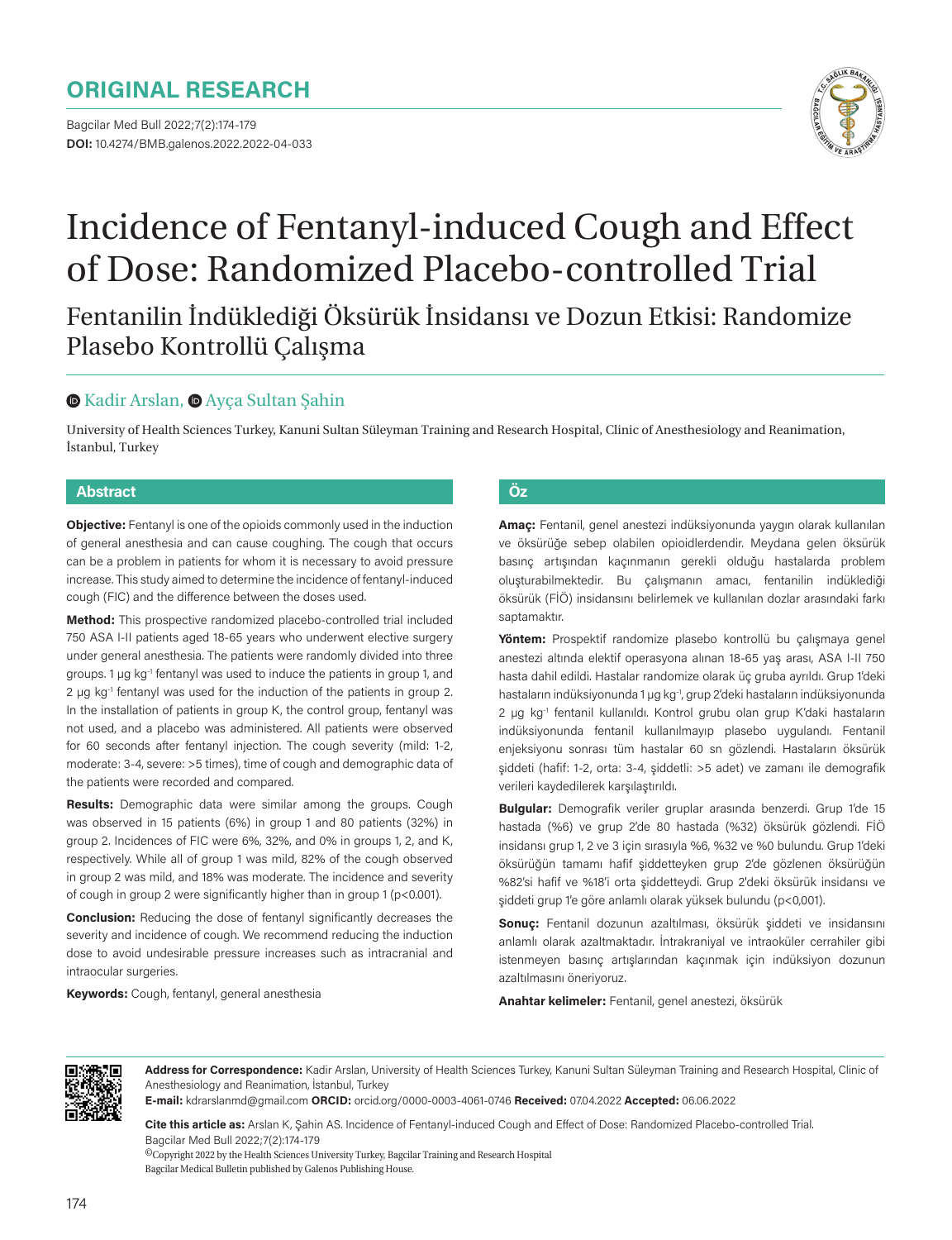## **Introduction**

Fentanyl is one of the synthetic opioids widely used in the induction of general anesthesia due to its rapid onset of action, strong analgesic effect, and cardiovascular stability. Although opioids generally have antitussive effects, paradoxically, intravenous (iv) administration of fentanyl can cause coughing. This condition is known as fentanylinduced cough (FIC) (1-3).

It is precisely unknown by which mechanism the cough during anesthesia induction occurs. In the suggested opinions, it has been stated that sudden adduction and supraglottic obstruction due to opioid administration may be the cause (4). Although this situation is temporary and self-limiting in most patients, it can lead to dangerous results in some cases.

Life-threatening airway obstructions and aspiration pneumonia secondary to severe FIC have been reported (5). FIC causes an increase in intracranial, intraocular, and intraabdominal pressures. Open eye injury, pneumothorax, cerebral aneurysm, intracerebral hernia, and dissection may cause problems in patients with aneurysms. Premedication with drugs and various methods have been tried to prevent this situation (1-9). Although there are not enough incidence studies in our country, when the literature is examined, the incidence varies in a wide range between 3% and 80% in studies conducted with different doses (10).

This study aims to determine the incidence of cough caused by fentanyl, which is frequently used in anesthesia induction, and to determine the effect of two different induction doses.

# **Materials and Methods**

After the approval of the University of Health Sciences Turkey, Kanuni Sultan Süleyman Training and Research Hospital ethics committee, a prospective placebocontrolled randomized study was started (date: 07.07.2021 number: 223). An informed consent form was obtained from the patients participating in the study. The principles of the Declaration of Helsinki complied with the investigation.

Patients between the ages of 18 and 65 years, who underwent elective surgery under general anesthesia by general surgery, urology, gynecology, and orthopedics and who underwent elective surgery from the ASA I-II Physical status, were included in the study. As exclusion criteria, patients with a history of chronic obstructive pulmonary disease, asthma

or upper respiratory tract infection, those smoking, those having angiotensin-converting enzyme inhibitors in the previous two weeks and having chronic cough, those who could not be observed for 60 seconds for cough due to hemodynamic or respiratory problems and high intracranial pressure, intraocular or intra-abdominal pressure were excluded from the study. Patients were randomized into three groups by choosing opaque envelopes extended to them. 1 µg kg-1 fentanyl was used to induce the patients in group 1, and 2 µg kg-1 fentanyl was used for the induction of the patients in group 2. In the installation of patients in group K, the control group, fentanyl was not used, and a placebo was administered (Figure 1). After a routine electrocardiogram, non-invasive blood pressure, pulse oximetry monitoring, and 20 Gauge iv vascular access, the balanced crystalloid infusion was started in the patients taken to the operation room. No premedication was applied to all three groups. Patients in group 1 were injected intravenously with  $1 \mu g kg^{-1}$ fentanyl in 2 seconds, patients in group 2 were injected with 2 µg kg<sup>-1</sup> fentanyl in 2 seconds, and patients in group K were injected with placebo saline in 2 seconds. All patients were observed for 60 seconds by the same anesthesia technician who was blinded to the study. The cough, severity, and time of occurrence were recorded in patients with cough. When assessing the severity of cough, it was classified as mild: 1-2, moderate: 3-4, and severe: >5. Based on the duration of the cough, it was classified as first 5 seconds, 6-10 seconds, 11- 30 seconds, and 31-60 seconds. Evaluating the frequency and severity of cough, Zhou et al.'s (1) study was taken as a reference.

After all, patients were observed for 60 seconds, and the study was terminated to determine the cough's presence, severity, and duration. For induction,  $0.03 \text{ mg} \text{ kg}^{-1}$ midazolam and 2-3 mg kg<sup>-1</sup> propofol were used. 1-2  $\mu$ g kg<sup>-1</sup> fentanyl was administered to the control group, and surgery was started after endotracheal intubation using  $0.6$  mg kg<sup>-1</sup> rocuronium as a neuromuscular blocker.

Hung et al. (7) took their work as a reference in calculating the sample size. In their pilot study, the incidence of cough was determined as 20% due to bolus administration of 150 µg IV fentanyl. At least 199 in each group were required to achieve  $\alpha$ :0.05 and 80% power (β:0.2) (7). The sample size was kept more extensive than the reference study, as 750, with 250 patients in each group.

#### **Statistical Analysis**

SPSS Inc., Chicago, USA (SPSS v22.0) program was used for statistical analysis. The conformity of the variables to the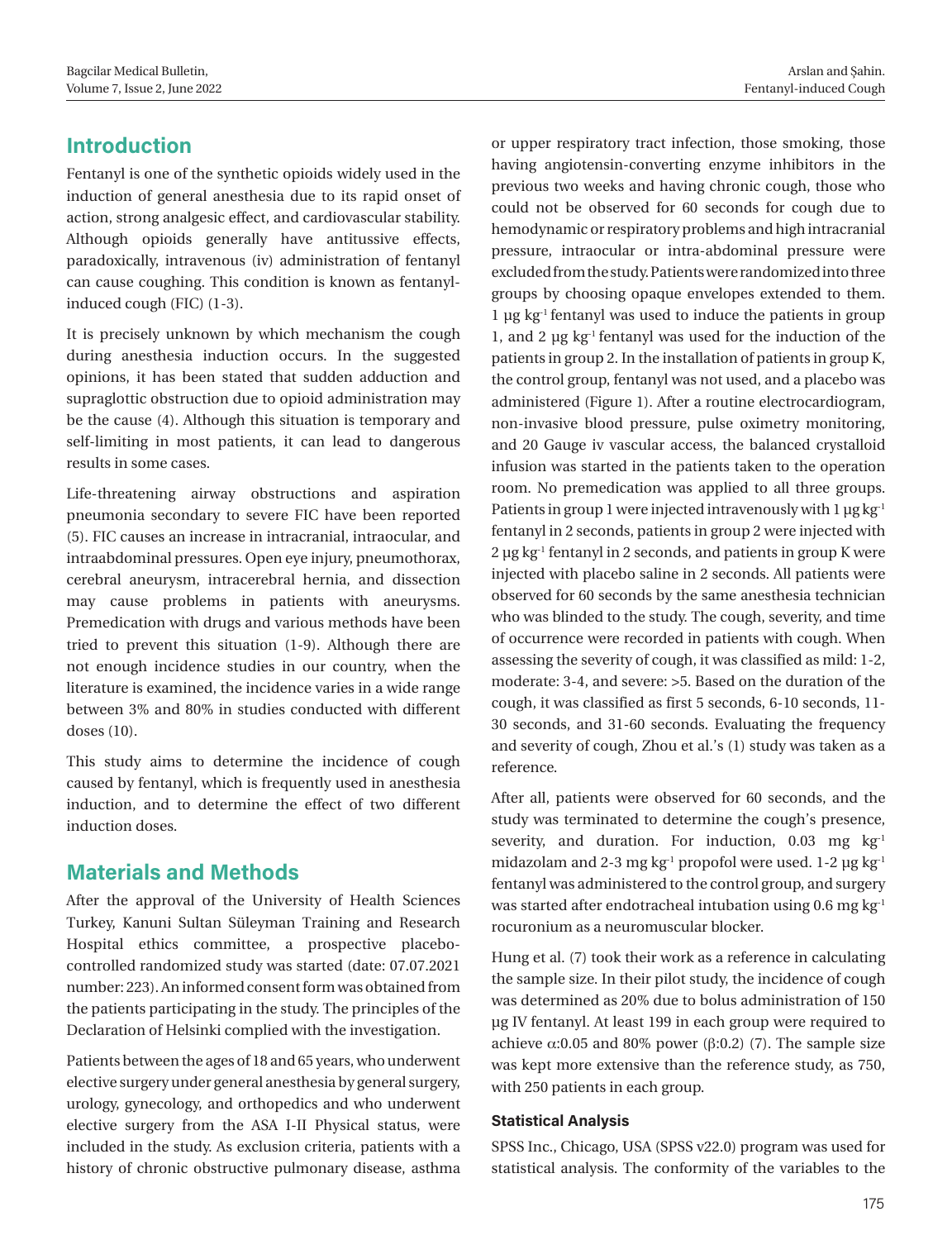

**Figure 1.** Consort flow chart of the study

normal distribution was evaluated analytically (Shapiro-Wilks test) and visually (histogram). The chi-square test was used in the evaluation of qualitative data. The Kruskal-Wallis test was used to analyze quantitative data that did not have a normal distribution. The statistical significance limit was accepted as  $p<0.05$ .

# **Results**

There was no significant difference between the groups regarding age, body mass index, and gender distribution of the patients. Demographic data of the groups are shown in Table 1. All patients were observed for 60 seconds after iv injection and the study was terminated. None of the patients had hemodynamic instability and oxygen desaturation  $(SpO<sub>2</sub>< 92%)$  that required termination of the study. Cough was detected in 95 (12.6%) of the patients. While it was observed in 15 patients in group 1 and 80 patients in group 2, the cough was not observed in group K. In both groups, the cough was mainly mild (1-2 times). The incidence was determined as 6% for group 1, 32% for group 2, and 0% for group K. While all of the coughs in group 1 were mild, it was mild in 66 (82%) patients and moderate in 14 (18%) patients

| Table 1. Demographic data of the groups        |                      |                      |                             |      |  |  |  |
|------------------------------------------------|----------------------|----------------------|-----------------------------|------|--|--|--|
|                                                | Group 1<br>$(n=250)$ | Group 2<br>$(n=250)$ | <b>Group K</b><br>$(n=250)$ | p    |  |  |  |
| Gender (F/M) (n)                               | 130/120              | 104/146              | 120/130                     | 0.06 |  |  |  |
| Age (years)                                    | 44.8±14.2            | 43.8±15.4            | $45.8 + 12.5$               | 0.61 |  |  |  |
| <b>Body mass index</b><br>(kg/m <sup>2</sup> ) | $26.2 \pm 3.0$       | $25.9 + 3.3$         | $26.2 + 2.7$                | 0.21 |  |  |  |

**Values are the number of patients (n), mean ± standard deviation**

in group 2. Severe cough was not observed in either group. Coughing in group 1 was significantly higher than in the control group (p<0.001).

Cough severity and incidence (32%) in group 2 were significantly higher than in group  $1(6\%)$  (p<0.001). In Table 2, cough severity according to the groups is shown. Cough occurred in the first 5 seconds after fentanyl injection in 83% of patients for groups 1 and 2. Cough was observed in the first 10 seconds in 94.7% of the patients. No cough was observed after 30 seconds in any of the patients. In the comparison between the groups, the duration of cough was significantly different for both the first 5 seconds and 6-10 seconds (p<0.001). The cough occurrence times of the groups are shown in Table 3 and Figure 2.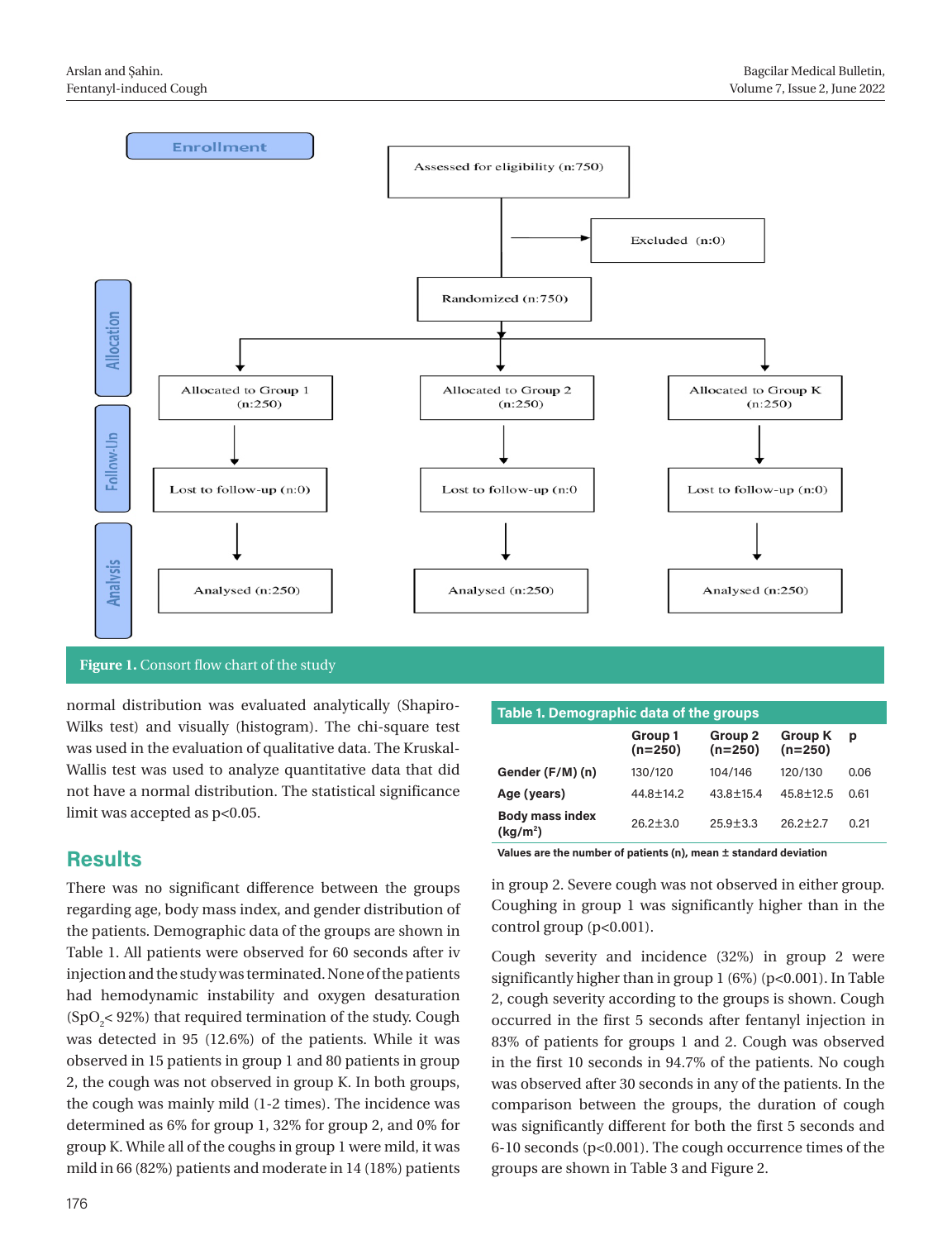# **Discussion**

Our study determined that cough induced by fentanyl administered at a dose of 2  $\mu$ g kg<sup>-1</sup> iv was significantly higher in the group administered at a dose of  $1 \mu g kg^{-1}$  than in the control group. The incidence of cough was 32% in group 2, and decreased to 6% in group 1.

It has not been determined precisely how FIC occurs. There are various hypotheses put forward in this regard. In studies, the cough has generally been attributed to a reflection of muscle rigidity and consequent sudden adduction of the vocal folds or supraglottic obstruction of soft tissues.

| Table 2. Cough frequency and severity of the groups |                    |                                |                |         |  |  |  |
|-----------------------------------------------------|--------------------|--------------------------------|----------------|---------|--|--|--|
|                                                     | Group 1<br>(n=250) | Group 2<br>$(n=250)$ $(n=250)$ | <b>Group K</b> | p       |  |  |  |
| Coughing patient (n)                                | 15                 | 80                             | 0              | < 0.001 |  |  |  |
| Mild cough<br>$(1-2 \times)$ (n)                    | 15                 | 66                             | 0              | < 0.001 |  |  |  |
| Moderate cough<br>$(3-5 \times)$ (n)                | 0                  | 14                             | 0              | < 0.001 |  |  |  |
| Severe cough<br>$($ >5 times $)$ (n)                | 0                  | 0                              | 0              |         |  |  |  |

**Values are given as the number of patients**

**Table 3. Distribution of patients according to the time of cough after fentanyl injection**

|                       | Group 1 | $(n=250)$ $(n=250)$ $(n=250)$ | Group 2 Group K p |         |
|-----------------------|---------|-------------------------------|-------------------|---------|
| First 5 seconds (n)   | 13      | 66                            | O                 | < 0.001 |
| $6-10$ seconds $(n)$  |         | 10                            | 0                 | < 0.001 |
| $11-30$ seconds $(n)$ |         | 4                             | 0                 | 0.99    |
| $31-60$ seconds $(n)$ |         | 0                             | O                 |         |

**Values are given as the number of patients**



**Figure 2.** Distribution of patients according to the time of cough after fentanyl injection

According to other hypotheses, cough is due to the release of histamine by iv administered fentanyl or the secretion of tachykinin by stimulating the pulmonary C-fibers of the citrate. Cough occurs by causing bronchoconstriction in tracheal smooth muscle cells (10). In general, in controlled studies with 9% NaCl, it was reported that cough was higher in the fentanyl group. However, there are also studies reporting that the incidence of cough observed in the placebo group was not different from the fentanyl group. The injection site, administration from angiocath or central venous catheter, genetic factors, and comorbidities may play a role in the emergence of this situation (11). In our study, 9% NaCl was used in the control group, and cough was not detected in any patients.

Cough has also been reported after iv injection of remifentanil, sufentanil, and alfentanil from the same family (12). In studies, the incidence of cough has been reported in a wide range between 3% and 80% (9). Our study found that the average incidence of cough was 12.6%. The literature investigated the effects of the applied dose, administration time, diluting of the fentanyl dose, lowering the concentration, various premedication agents, and methods on the cough (13,14). He et al. (14) investigated the effect of  $1 \mu$ g kg<sup>-1</sup> dexmedetomidine in their studies using fentanyl at a dose of 4  $\mu$ g kg<sup>-1</sup>. The incidence, 60% in the control group, decreased to 18% in the treated group (14). Hung et al. (7) reported that preemptive administration of a small dose (25 µg) of fentanyl used in induction in their studies resulted in a significant decrease in the incidence of cough compared to the group given a total dose  $(2 \mu g \, kg^{-1})$ .

Uvelin and Rakic (15) recommended guidelines to prevent the harmful effects of coughing in high-risk patients. Studies have reported that genetic factors may also be influential on fentanyl cough. The incidence, which can reach 80% in the Far East and Asian countries, decreases to 3% in European countries (16,17). The incidence detected in our study is similar to the studies reported in European countries.

Lin et al. (18) reported that age was also influential on fentanyl cough. They attributed the higher incidence in the young than the elderly to the higher irritant receptor activity in the young. Although the mean age of the patients in all three groups was similar in our study, the relationship between age and the presence of cough was not examined. Pandey et al. (13) used  $3 \mu$ g kg<sup>-1</sup> fentanyl in their studies and reported the frequency of mild cough as 70% and moderate cough as 30%. In our study, mild cough was detected in 81% and moderate cough in 19%, while severe cough was not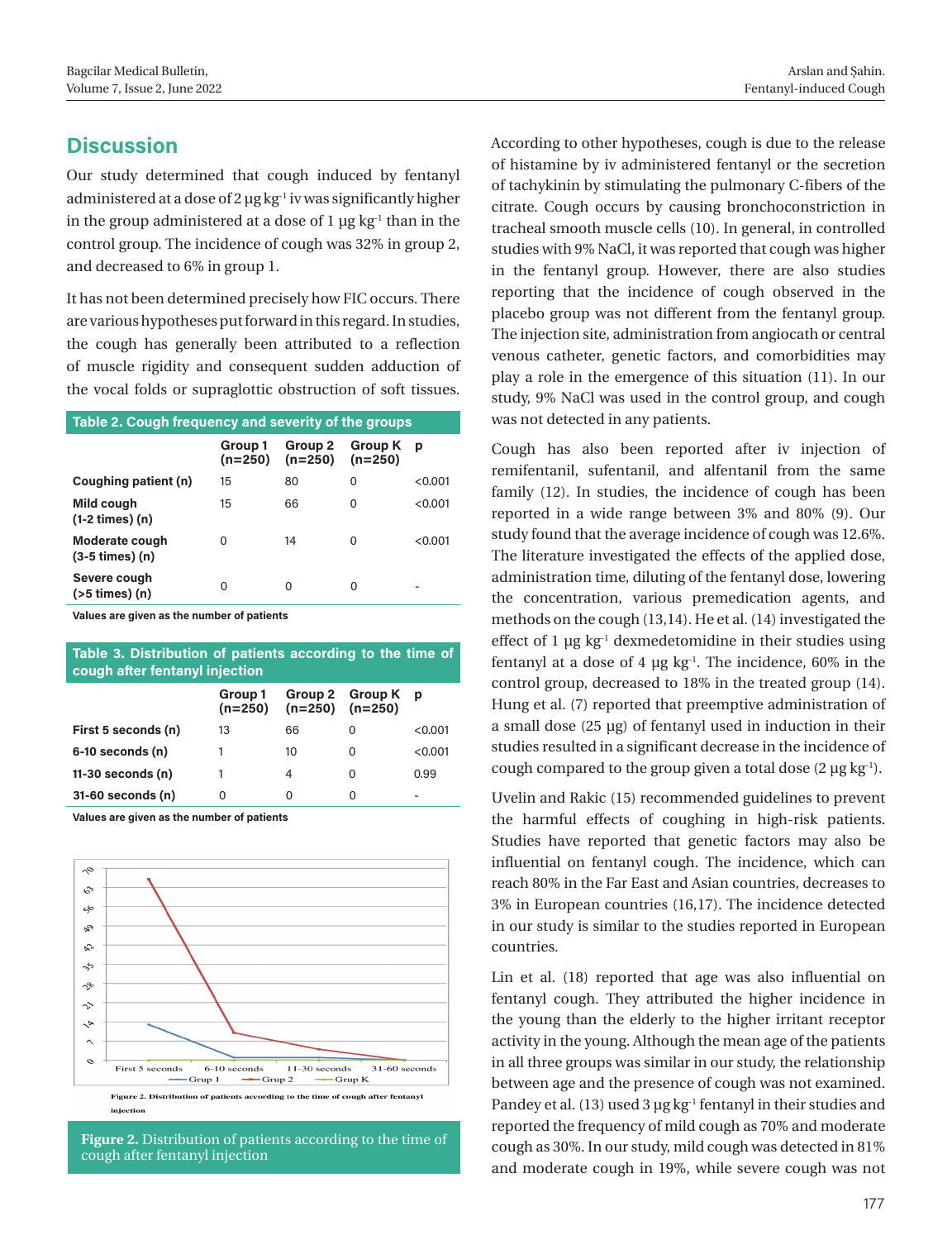observed. Cough severity was significantly higher in group 2 than in group 1, which is consistent with the literature.

When the literature is examined, there is no consensus on the duration of FIC. Hung et al. (7) proposed the hypothesis that the rate of iv injection created a particular blood concentration in cough formation. Yakıcı et al. (10), in their study examining the effect of iv injection speed of fentanyl, divided the patients into two groups and administered 2 µg kg<sup>-1</sup> fentanyl in 5 and 30 seconds. In both groups, the cough was observed within the first 10 seconds in more than half of the cases (10). In our study, the FIC was observed within the first 5 seconds in 83% of the patients and within the first 10 seconds in 94% of the patients. No cough was observed 30 seconds after IV administration.

#### **Study Limitations**

The limitation of our study is that it was single-centered and it did not analyzed according to age groups. The incidence of FIC can be high in young people.

# **Conclusion**

In our study, the incidence was determined as 6% for group 1, 32% for group 2, and 0% for group K. The mean incidence in patients was 12.6%. There is a significant relationship between fentanyl dose and the incidence and severity of the cough. We recommend reducing the amount of fentanyl used in induction to avoid cough in cases where local pressure increases may be problematic, such as intracranial or intraocular surgery.

#### **Ethics**

**Ethics Committee Approval:** After the approval of the University of Health Sciences Turkey, Kanuni Sultan Süleyman Training and Research Hospital ethics committee, a prospective placebo-controlled randomized study was started (date: 07.07.2021 number: 223).

**Informed Consent:** An informed consent form was obtained from the patients participating in the study.

**Peer-review:** Internally and externally peer-reviewed.

#### **Authorship Contributions**

Surgical and Medical Practices: K.A., Concept: K.A., A.S.Ş., Design: K.A., A.S.Ş., Data Collection or Processing: K.A., Analysis or Interpretation: K.A., A.S.Ş., Literature Search: K.A., A.S.Ş., Writing: K.A.

**Conflict of Interest:** No conflict of interest was declared by the authors.

**Financial Disclosure:** The authors declared that this study received no financial support.

## **References**

- 1. Zhou W, Zhang D, Tian S, Yang Y, Xing Z, Ma R, et al. Optimal dose of pretreated-dexmedetomidine in fentanyl-induced cough suppression: a prospective randomized controlled trial. BMC Anesthesiol 2019;19(1):89.
- 2. Akçaboy ZN, Akçaboy EY, Abdulleyev R, Göğüş N. Fentanile Bağlı Öksürük İnsidansı ve İnjeksiyon Hızının Etkisi. Türk Anest Rean Der Dergisi 2012;40(1):33-39.
- 3. Cheng XY, Lun XQ, Li HB, Zhang ZJ. Butorphanol suppresses fentanyl-induced cough during general anesthesia induction: A randomized, double-blinded, placebo-controlled clinical trial. Medicine (Baltimore) 2016;95(26):e3911.
- 4. Cho HB, Kwak HJ, Park SY, Kim J. Comparison of the incidence and severity of cough after alfentanil and remifentanil injection. Acta Anaesthesiol Scand 2010;54(6):717-720.
- 5. Lim KJ, Lee SK, Lee HM. Aspiration pneumonia caused by fentanyl-induced cough -a case report-. Korean J Anesthesiol 2013;65(3):251-253.
- 6. Abdulleyev R, Akçaboy EY, Akçaboy ZN, Tiryaki HC, Bavullu EN, Göğüş N. Fentanile Bağlı Olarak Görülen Öksürüğe Deksmedetomidinin Etkisi. Turk J Anaesth Reanim 2013;41(3):80- 83.
- 7. Hung KC, Chen CW, Lin VC, Weng HC, Hsieh SW. The effect of pre-emptive use of minimal dose fentanyl on fentanyl-induced coughing. Anaesthesia 2010;65(1):4-7.
- 8. Tang Q, Qian Y, Zhang Q, Yang J, Wang Z. Effects of different priming doses of propofol on fentanyl-induced cough during anesthesia induction: a preliminary randomized controlled study. Ups J Med Sci 2010;115(2):121-124.
- 9. Arslan Z, Çalık ES, Kaplan B, Ahiskalioglu EO. The effect of pheniramine on fentanyl-induced cough: a randomized, double blinded, placebo controlled clinical study. Rev Bras Anestesiol 2016;66(4):383-387.
- 10. Yakıcı Ü, Koltka K, Demircan F, Küçükgöncü S, Orhan Sungur M, Karadeniz M, ve ark. İntravenöz Enjeksiyon Hızının Fentanile Bağlı Öksürük Oluşma İnsidansına Etkisi. Anestezi Dergisi 2013;21(1):17- 22.
- 11. Schäpermeier U, Hopf HB. Fentanyl-induced cough does not depend on injection speed: a randomized study. Acta Anaesthesiol Scand 2008;52(8):1071-1075.
- 12. Agarwal A, Gautam S, Nath SS, Gupta D, Singh U. Comparison of the incidence and severity of cough induced by sufentanil and fentanyl: a prospective, randomized, double-blind study. Anaesthesia 2007;62(12):1230-1232.
- 13. Pandey CK, Raza M, Ranjan R, Lakra A, Agarwal A, Singh U, et al. Intravenous lidocaine suppresses fentanyl-induced coughing: a double-blind, prospective, randomized placebo-controlled study. Anesth Analg 2004;99(6):1696-1698.
- 14. He L, Xu JM, Dai RP. Dexmedetomidine reduces the incidence of fentanyl-induced cough: a double-blind, randomized, and placebo-controlled study. Ups J Med Sci 2012;117(1):18-21.
- 15. Uvelin A, Rakic G. Guidelines for prevention of fentanyl-induced cough. Acta Anaesthesiol Scand 2009;53(9):1228-1229.